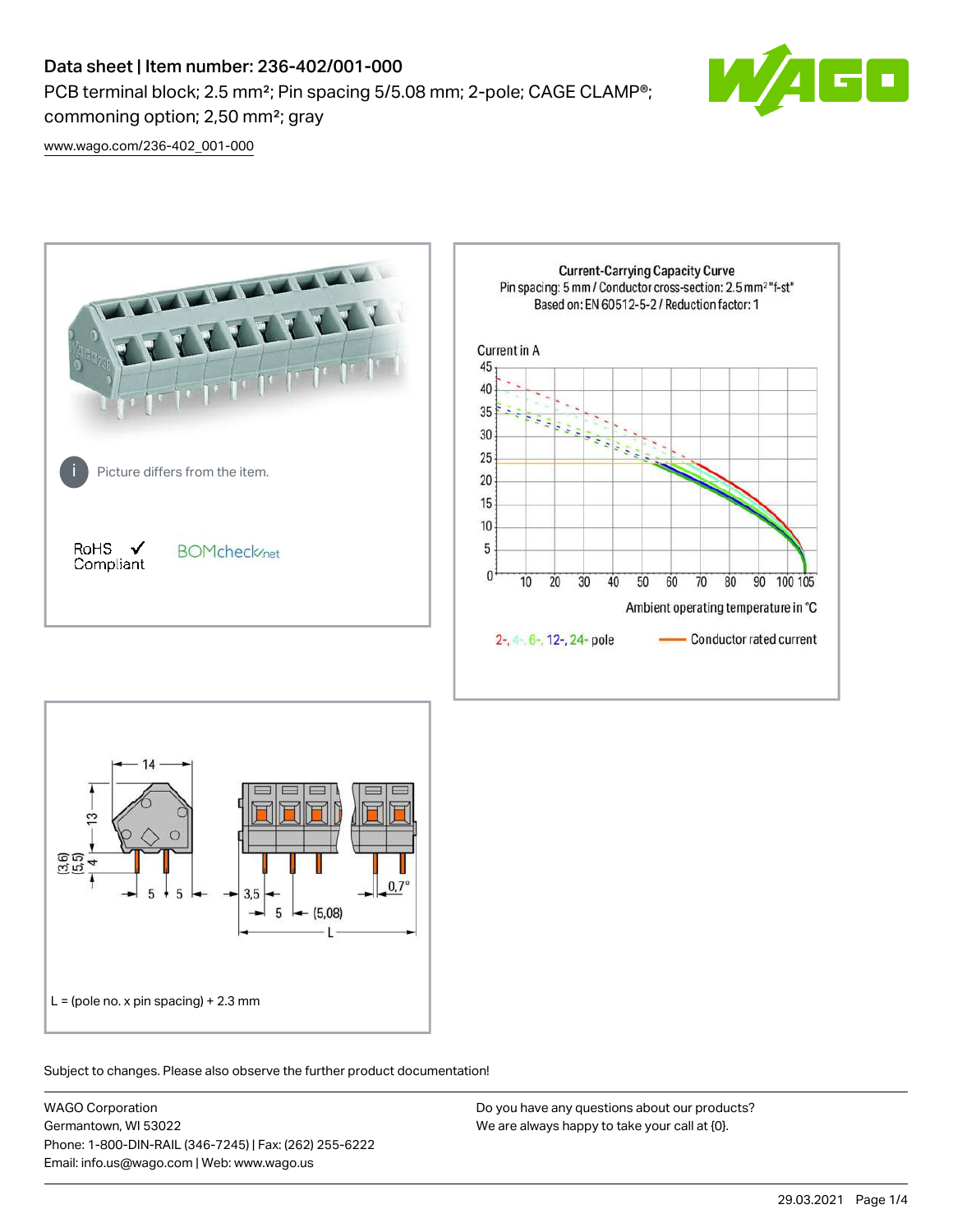

## Item description

- PCB terminal strips with CAGE CLAMP<sup>®</sup> connection, screwdriver actuation parallel or perpendicular to conductor entry  $\blacksquare$
- Versions with Ex approval П
- $\blacksquare$ Mixed-color PCB terminal strips from factory
- $\blacksquare$ Operating tools for factory wiring
- $\blacksquare$ 45° conductor entry angle permits a wide range of applications and wiring options
- П Set to metric or inch pin spacing by compressing PCB terminal strips or pulling them apart

#### Data

| <b>Downloads</b><br>Documentation                       |            |               |          |
|---------------------------------------------------------|------------|---------------|----------|
| <b>Additional Information</b><br>Technical explanations | 2019 Apr 3 | pdf<br>2.0 MB | Download |

#### Installation Notes

Conductor termination



Inserting a conductor via 3.5 mm screwdriver.

Screwdriver actuation parallel to conductor entry



Inserting a conductor via 3.5 mm<br>Inserting a conductor via operating tool. screwdriver.

Screwdriver actuation perpendicular to conductor entry



Subject to changes. Please also observe the further product documentation!

WAGO Corporation Germantown, WI 53022 Phone: 1-800-DIN-RAIL (346-7245) | Fax: (262) 255-6222 Email: info.us@wago.com | Web: www.wago.us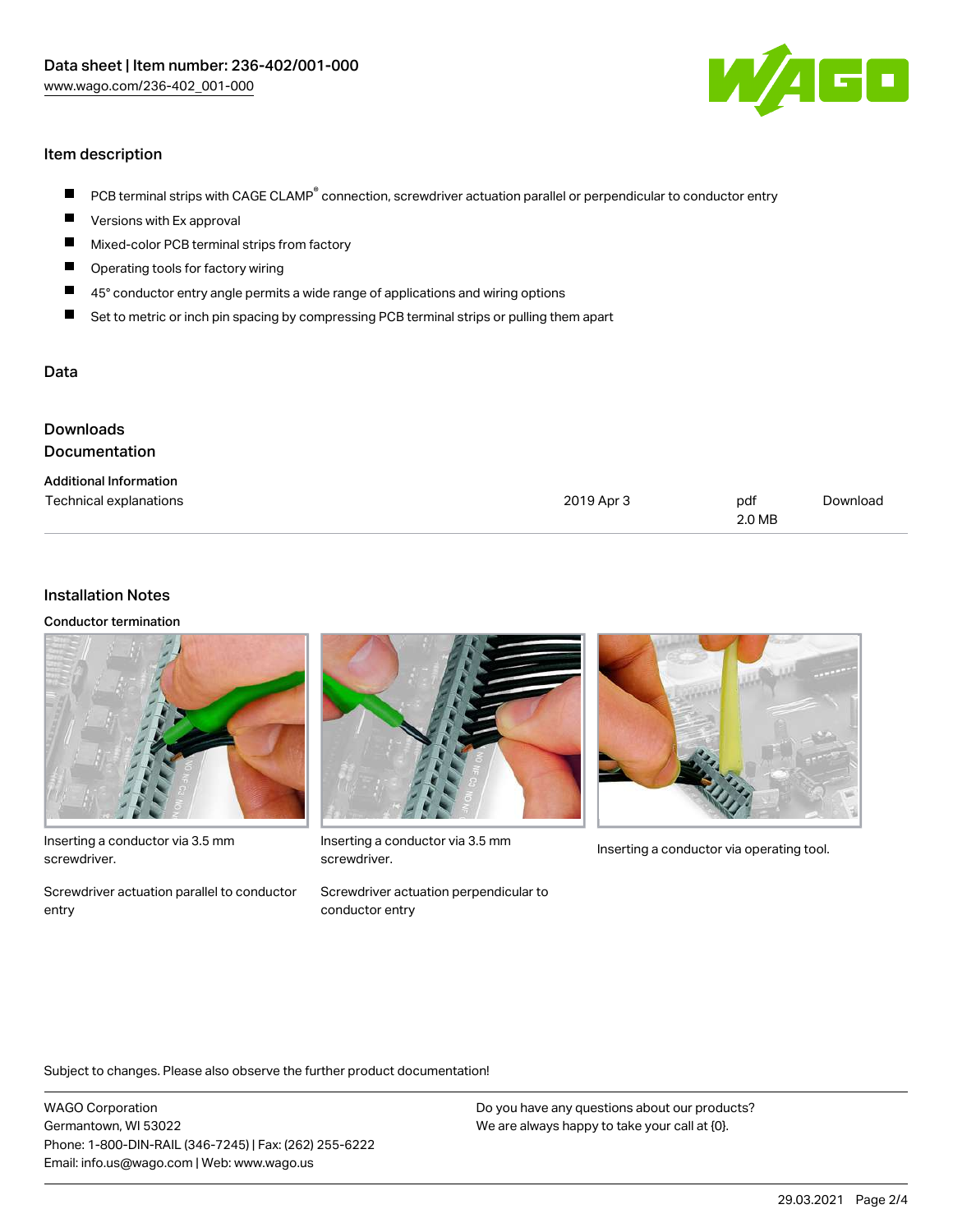



Compared to standard screwdrivers, these operating tools are far more convenient for wiring PCB terminal strips at factory.

Installation



PCB Terminal Strips placed behind each other save space – staggering them by half the pin spacing simplifies subsequent wiring of the first row.

Installation

Subject to changes. Please also observe the further product documentation!

WAGO Corporation Germantown, WI 53022 Phone: 1-800-DIN-RAIL (346-7245) | Fax: (262) 255-6222 Email: info.us@wago.com | Web: www.wago.us